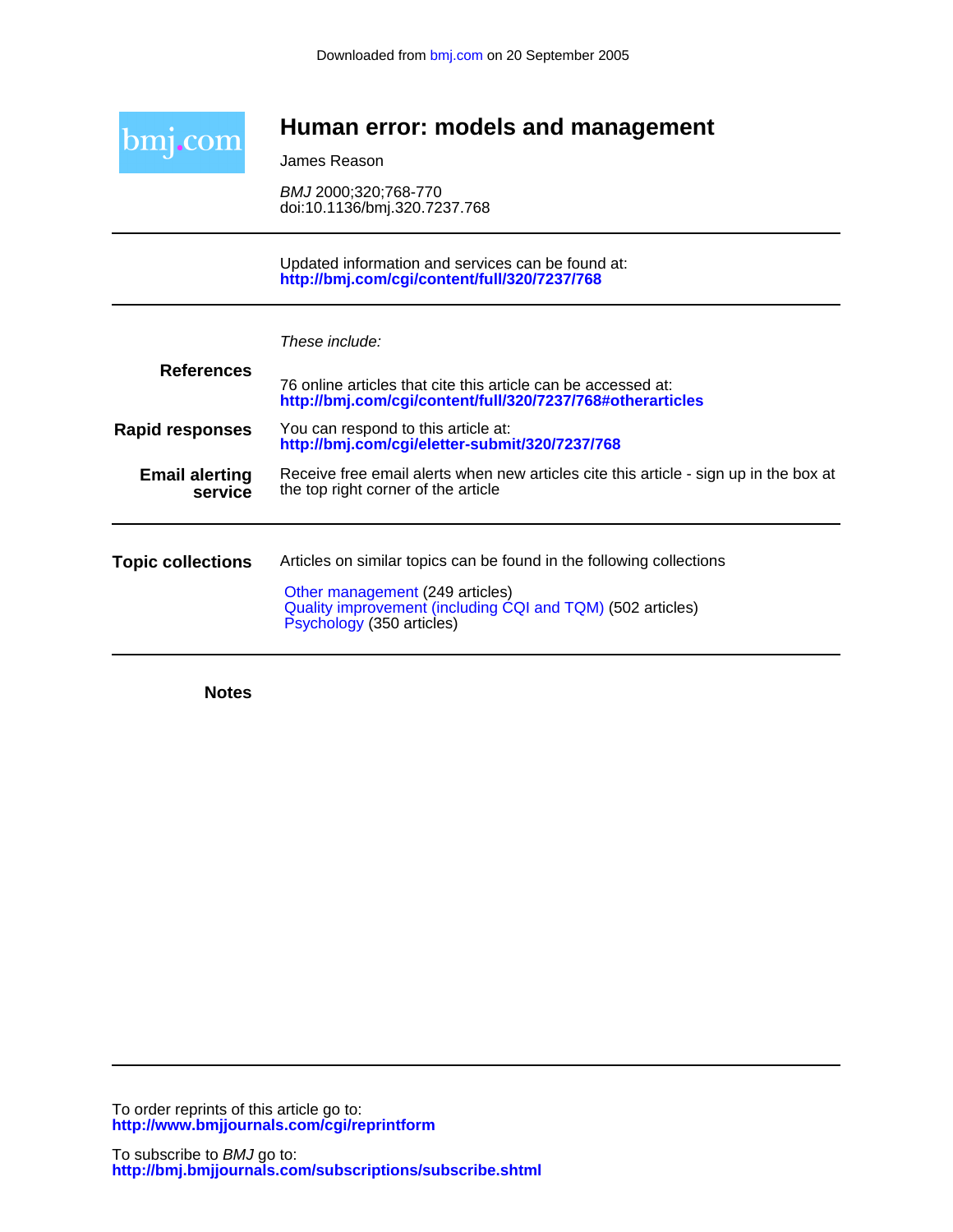# Education and debate Downloaded from [bmj.com](http://bmj.com) on 20 September 2005

## **Human error: models and management**

James Reason

Department of Psychology, University of Manchester, Manchester M13 9PL James Reason *professor of psychology* reason@psy. man.ac.uk

*BMJ* 2000;320:768–70

The human error problem can be viewed in two ways: the person approach and the system approach. Each has its model of error causation and each model gives rise to quite different philosophies of error management. Understanding these differences has important practical implications for coping with the ever present risk of mishaps in clinical practice.

#### **Person approach**

The longstanding and widespread tradition of the person approach focuses on the unsafe acts—errors and procedural violations—of people at the sharp end: nurses, physicians, surgeons, anaesthetists, pharmacists, and the like. It views these unsafe acts as arising primarily from aberrant mental processes such as forgetfulness, inattention, poor motivation, carelessness, negligence, and recklessness. Naturally enough, the associated countermeasures are directed mainly at reducing unwanted variability in human behaviour. These methods include poster campaigns that appeal to people's sense of fear, writing another procedure (or adding to existing ones), disciplinary measures, threat of litigation, retraining, naming, blaming, and shaming. Followers of this approach tend to treat errors as moral issues, assuming that bad things happen to bad people—what psychologists have called the just world hypothesis.<sup>1</sup>

#### **System approach**

The basic premise in the system approach is that humans are fallible and errors are to be expected, even in the best organisations. Errors are seen as consequences rather than causes, having their origins not so much in the perversity of human nature as in "upstream" systemic factors. These include recurrent error traps in the workplace and the organisational processes that give rise to them. Countermeasures are based on the assumption that though we cannot change the human condition, we can change the conditions under which humans work. A central idea is that of system defences. All hazardous technologies possess barriers and safeguards. When an adverse event occurs, the important issue is not who blundered, but how and why the defences failed.

### **Evaluating the person approach**

The person approach remains the dominant tradition in medicine, as elsewhere. From some perspectives it

#### **Summary points**

Two approaches to the problem of human fallibility exist: the person and the system approaches

The person approach focuses on the errors of individuals, blaming them for forgetfulness, inattention, or moral weakness

The system approach concentrates on the conditions under which individuals work and tries to build defences to avert errors or mitigate their effects

High reliability organisations—which have less than their fair share of accidents—recognise that human variability is a force to harness in averting errors, but they work hard to focus that variability and are constantly preoccupied with the possibility of failure

has much to commend it. Blaming individuals is emotionally more satisfying than targeting institutions. People are viewed as free agents capable of choosing between safe and unsafe modes of behaviour. If something goes wrong, it seems obvious that an individual (or group of individuals) must have been responsible. Seeking as far as possible to uncouple a person's unsafe acts from any institutional responsibility is clearly in the interests of managers. It is also legally more convenient, at least in Britain.

Nevertheless, the person approach has serious shortcomings and is ill suited to the medical domain. Indeed, continued adherence to this approach is likely to thwart the development of safer healthcare institutions.

Although some unsafe acts in any sphere are egregious, the vast majority are not. In aviation maintenance—a hands-on activity similar to medical practice in many respects—some 90% of quality lapses were judged as blameless.<sup>2</sup> Effective risk management depends crucially on establishing a reporting culture.<sup>3</sup> Without a detailed analysis of mishaps, incidents, near misses, and "free lessons," we have no way of uncovering recurrent error traps or of knowing where the "edge" is until we fall over it. The complete absence of such a reporting culture within the Soviet Union contributed crucially to the Chernobyl disaster.4 Trust is a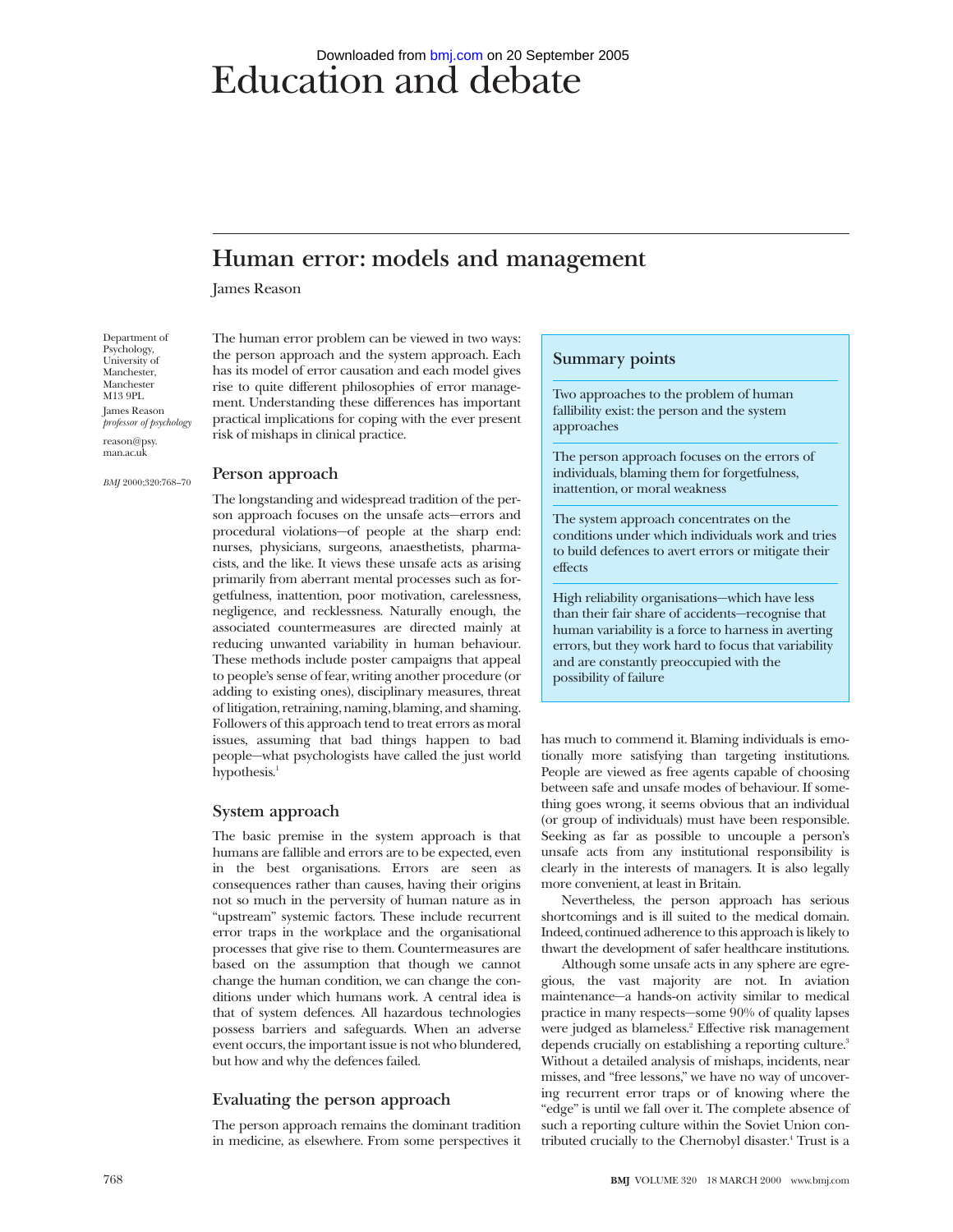

The Swiss cheese model of how defences, barriers, and safeguards may be penetrated by an accident trajectory

key element of a reporting culture and this, in turn, requires the existence of a just culture—one possessing a collective understanding of where the line should be drawn between blameless and blameworthy actions.<sup>5</sup> Engineering a just culture is an essential early step in creating a safe culture.

Another serious weakness of the person approach is that by focusing on the individual origins of error it isolates unsafe acts from their system context. As a result, two important features of human error tend to be overlooked. Firstly, it is often the best people who make the worst mistakes—error is not the monopoly of an unfortunate few. Secondly, far from being random, mishaps tend to fall into recurrent patterns. The same set of circumstances can provoke similar errors, regardless of the people involved. The pursuit of greater safety is seriously impeded by an approach that does not seek out and remove the error provoking properties within the system at large.

#### **The Swiss cheese model of system accidents**

Defences, barriers, and safeguards occupy a key position in the system approach. High technology systems have many defensive layers: some are engineered (alarms, physical barriers, automatic shutdowns, etc), others rely on people (surgeons, anaesthetists, pilots, control room operators, etc), and yet others depend on procedures and administrative controls. Their function is to protect potential victims and assets from local hazards. Mostly they do this very effectively, but there are always weaknesses.

In an ideal world each defensive layer would be intact. In reality, however, they are more like slices of Swiss cheese, having many holes—though unlike in the cheese, these holes are continually opening, shutting, and shifting their location. The presence of holes in any one "slice" does not normally cause a bad outcome. Usually, this can happen only when the holes in many layers momentarily line up to permit a trajectory of accident opportunity—bringing hazards into damaging contact with victims (figure).

The holes in the defences arise for two reasons: active failures and latent conditions. Nearly all adverse events involve a combination of these two sets of factors.

*Active failures* are the unsafe acts committed by people who are in direct contact with the patient or system. They take a variety of forms: slips, lapses, fumbles, mistakes, and procedural violations.<sup>6</sup> Active failures have a direct and usually shortlived impact on the integrity of the defences. At Chernobyl, for example, the operators wrongly violated plant procedures and switched off successive safety systems, thus creating the immediate trigger for the catastrophic explosion in the core. Followers of the person approach often look no further for the causes of an adverse event once they have identified these proximal unsafe acts. But, as discussed below, virtually all such acts have a causal history that extends back in time and up through the levels of the system.

*Latent conditions* are the inevitable "resident pathogens" within the system. They arise from decisions made by designers, builders, procedure writers, and top level management. Such decisions may be mistaken, but they need not be. All such strategic decisions have the potential for introducing pathogens into the system. Latent conditions have two kinds of adverse effect: they can translate into error provoking conditions within the local workplace (for example, time pressure, understaffing, inadequate equipment, fatigue, and inexperience) and they can create longlasting holes or weaknesses in the defences (untrustworthy alarms and indicators, unworkable procedures, design and construction deficiencies, etc). Latent conditions—as the term suggests—may lie dormant within the system for many years before they combine with active failures and local triggers to create an accident opportunity. Unlike active failures, whose specific forms are often hard to foresee, latent conditions can be identified and remedied before an adverse event occurs. Understanding this leads to proactive rather than reactive risk management.

## *We cannot change the human condition, but we can change the conditions under which humans work*

To use another analogy: active failures are like mosquitoes. They can be swatted one by one, but they still keep coming. The best remedies are to create more effective defences and to drain the swamps in which they breed. The swamps, in this case, are the ever present latent conditions.

#### **Error management**

Over the past decade researchers into human factors have been increasingly concerned with developing the tools for managing unsafe acts. Error management has two components: limiting the incidence of dangerous errors and—since this will never be wholly effective creating systems that are better able to tolerate the occurrence of errors and contain their damaging effects. Whereas followers of the person approach direct most of their management resources at trying to make individuals less fallible or wayward, adherents of the system approach strive for a comprehensive management programme aimed at several different targets: the person, the team, the task, the workplace, and the institution as a whole.<sup>3</sup>

High reliability organisations—systems operating in hazardous conditions that have fewer than their fair share of adverse events—offer important models for what constitutes a resilient system. Such a system has